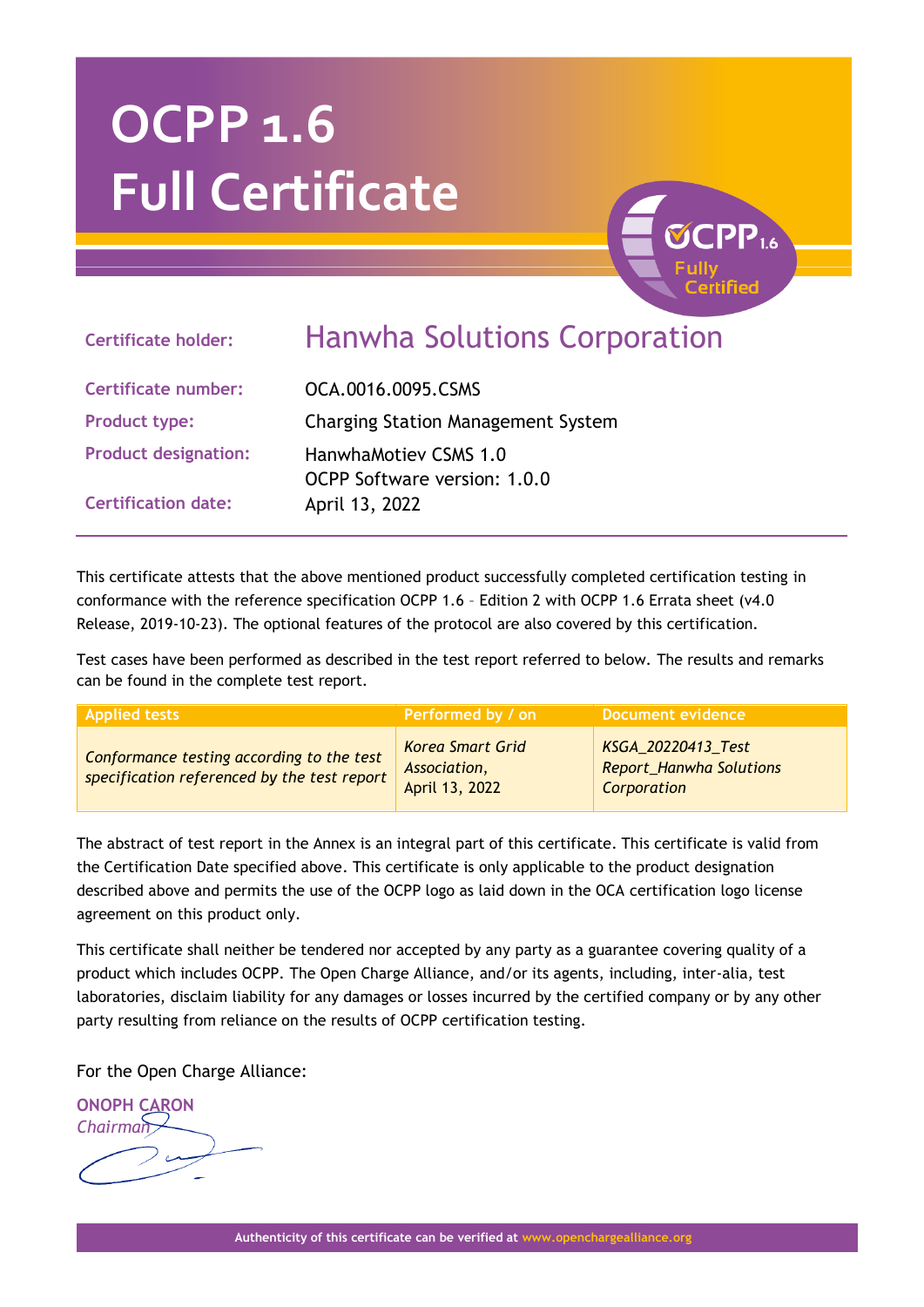

### **Abstract of test report**

#### *Test Result Summary*

| <b>Test Report OCPP 1.6 Certification</b>                    |                                     |                                                                                                                                                                                                       |  |
|--------------------------------------------------------------|-------------------------------------|-------------------------------------------------------------------------------------------------------------------------------------------------------------------------------------------------------|--|
| <b>Test laboratory:</b>                                      | <b>Korea Smart Grid Association</b> |                                                                                                                                                                                                       |  |
| Location:                                                    | Seoul / Korea                       |                                                                                                                                                                                                       |  |
| <b>Test Report Reference:</b>                                |                                     | KSGA-OCPP1.6TEST-043-2022                                                                                                                                                                             |  |
| Vendor name:                                                 |                                     | <b>Hanwha Solutions Corporation</b>                                                                                                                                                                   |  |
| <b>Device Under Test:</b>                                    | <b>CSMS</b>                         |                                                                                                                                                                                                       |  |
| <b>Communication:</b>                                        | <b>JSON</b>                         |                                                                                                                                                                                                       |  |
| <b>OCPP Software version:</b>                                | 1.0.0                               |                                                                                                                                                                                                       |  |
| <b>Test Result Summary for the certified functionalities</b> |                                     |                                                                                                                                                                                                       |  |
| <b>Functionalities</b>                                       | <b>OCPP 1.6</b>                     | <b>Description</b>                                                                                                                                                                                    |  |
|                                                              | <b>Certification</b>                |                                                                                                                                                                                                       |  |
|                                                              | <b>Test Results</b>                 |                                                                                                                                                                                                       |  |
| Core                                                         | Pass                                | Basic Charging Station functionality for<br>booting, authorization (incl. cache if<br>available), configuration, transactions,<br>remote control.                                                     |  |
| <b>Firmware Management</b>                                   | Pass                                | Support for (remote) firmware update<br>management and diagnostic log file<br>download.                                                                                                               |  |
| <b>Smart Charging</b>                                        | Pass                                | Support for Smart Charging (all profile<br>types, including stacking), to control<br>charging.                                                                                                        |  |
| <b>Reservation</b>                                           | Pass                                | Support for reservation of a connector<br>of a Charging Station.                                                                                                                                      |  |
| <b>Local Authorization List Management</b>                   | Pass                                | Features to manage a local list in the<br>charging station containing authorization<br>data for whitelisting users.                                                                                   |  |
| <b>Remote Trigger</b>                                        | Pass                                | Support for remotely triggering<br>messages that originate from a Charging<br>Station. This can be used for resending<br>messages or for getting the latest<br>information from the Charging Station. |  |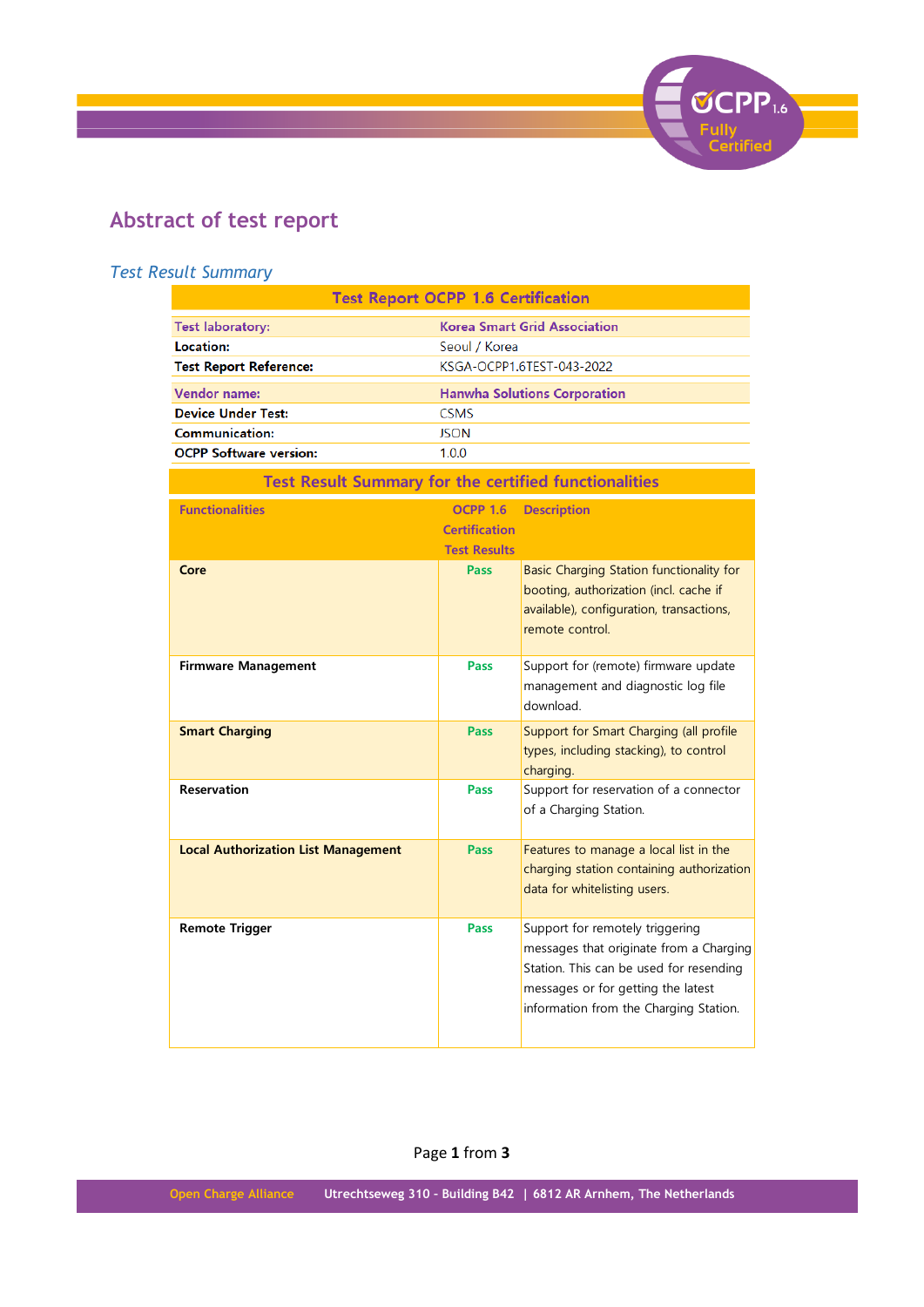

#### *Performance Measurement Results*

| <b>Performance Measurement Results</b> |                   |                       |                                                                     |
|----------------------------------------|-------------------|-----------------------|---------------------------------------------------------------------|
| <b>Name</b>                            | <b>PICS</b> value | <b>Measured value</b> | <b>Description</b>                                                  |
| OCPP response timeout:                 | 30s               | 00:00:01              | The response time for when waiting for an<br>OCPP response message. |
| Response time Authorize:               | 30 <sub>s</sub>   | 00:00:00              | The response time for the Authorize message.                        |

**Test Configuration** 

#### *Test Configuration*

| Vendor                                                                                                                              | <b>Hanwha Solutions Corporation</b> |
|-------------------------------------------------------------------------------------------------------------------------------------|-------------------------------------|
| <b>DUT / SUT</b>                                                                                                                    | <b>CSMS</b>                         |
| Communication                                                                                                                       | <b>JSON</b>                         |
| <b>OCPP Software version</b>                                                                                                        | 1.0.0                               |
| <b>OCTT</b> version                                                                                                                 | OCTT 1.6 v1.4.3                     |
| All relevant limits and non-OCPP settings that are relevant for the test<br>laboratory and for the correct functioning of the CSMS: |                                     |
| Limit / setting                                                                                                                     | Value                               |
| Device supports sending milliseconds in<br>timestamps:                                                                              | Yes                                 |
|                                                                                                                                     |                                     |

Page **2** from **3**